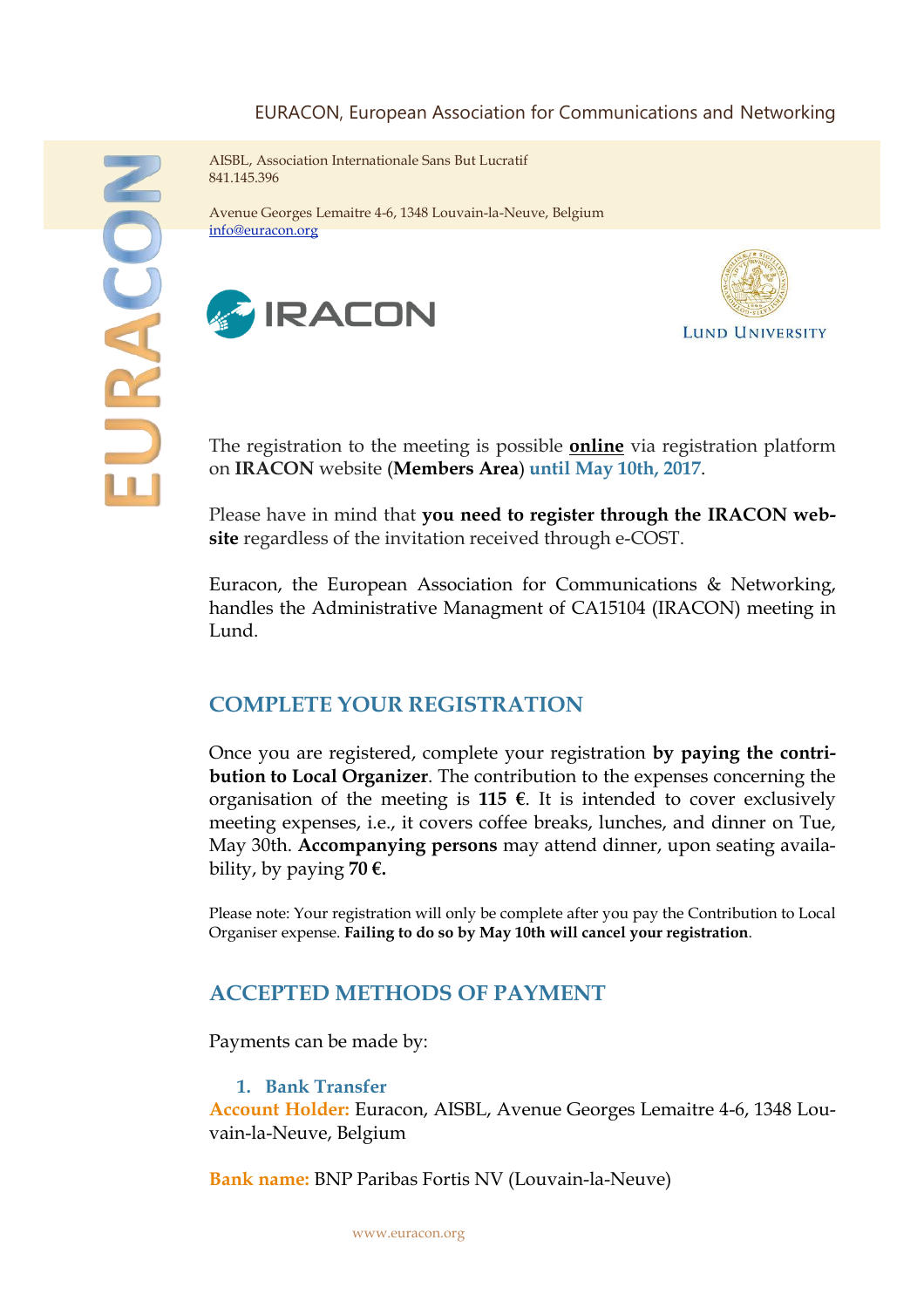**Bank address:** Place de l'Université 6, 1348 Louvain-la-Neuve, Belgium

**IBAN:** BE84 0016 9348 0459

**SWIFT-BIC code:** GEBABEBB

**Reference:** [Your first name] [Your last name] [Your affiliation name], registration at [Event name]

#### **2. On-site payment**

The contribution to Local Organizer can be paid on arrival at the meeting, but you need to **send an email to [lucia.vitiello@unibo.it](http://lucia.vitiello@unibo.it/)**.

Please note: Payment on arrival is allowed **only** in special cases **where payment is not possible before arrival**.

#### **3. Online Payment**

Euracon accepts PayPal payments adding 3% + 0,35 EUR transaction fee.

To use the online payment, please **send an email** with subject "EURACON - Online Payment – 4th MCM and 4th TM, Lund" **to [lucia.vitiello@unibo.it](http://lucia.vitiello@unibo.it/)**.

You will receive your invoice via email and you could follow the online payment link. The email will show you the invoice, along with the option to pay by PayPal. If you will select the PayPal button, you will be taken to your PayPal page where you can make the payment.

Please note: PayPal accepts Visa, MasterCard, American Express, Discover, or PayPal account payments. **A PayPal account is not required** for online credit card payments (though you are welcome to use one) nor are you required to create an account to complete the process.

# **INVOICE/ PAYMENT RECEIPT**